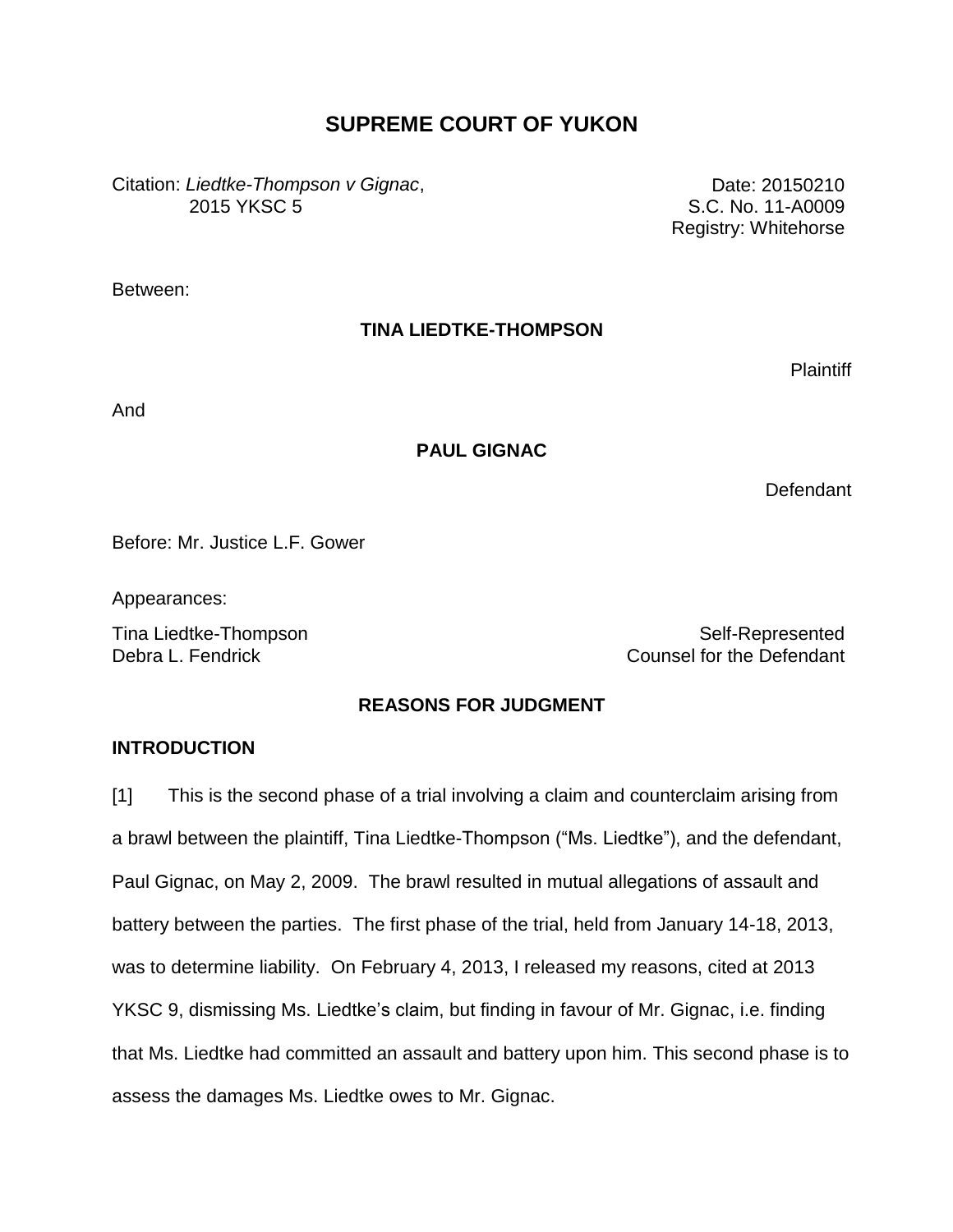[2] In between the two phases of the trial, Ms. Liedtke appealed my decision on liability to the Court of Appeal of Yukon. In reasons cited at 2014 YKCA 2 and 2014 YKCA 10, the Court of Appeal dismissed Ms. Liedtke's appeal.

[3] The assessment of Mr. Gignac's damages was conducted on December 16, 2014, and these are my reasons.

### **FACTS**

[4] Ms. Liedtke is 47 years old. She met the Gignacs in 1991, when Mr. Gignac's wife, Darcie Gignac, came to work for Ms. Liedtke as a hairdresser. In September 2005, Ms. Liedtke purchased the house next door to the Gignacs. She and her three daughters became close friends with the Gignacs, and the two families often socialized and pursued outdoor activities together. Ms. Liedtke's youngest daughter became the best friend of the Gignacs' daughter of the same age, and Ms. Liedtke and Mrs. Gignac also became the best of friends.

[5] During the evening of May 1, 2009 and the early morning hours of May  $2^{nd}$ , the Gignacs hosted a party at their residence on 87 Walnut Crescent, in Whitehorse. The party started amicably enough, involving the playing of darts and shuffleboard and the consumption of a few beers by the Gignacs and their four guests, one of whom was Ms. Liedtke. The party was variously taking place on the Gignacs' deck, in their house and in their shop, which was located in the backyard. Some of the partiers became increasingly intoxicated.

[6] Eventually an argument occurred between Ms. Liedtke and Mr. Gignac over an alleged sexual impropriety by him towards her. Ms. Liedtke had just before disclosed the same allegation to Mrs. Gignac, which had upset her significantly. This ultimately led to a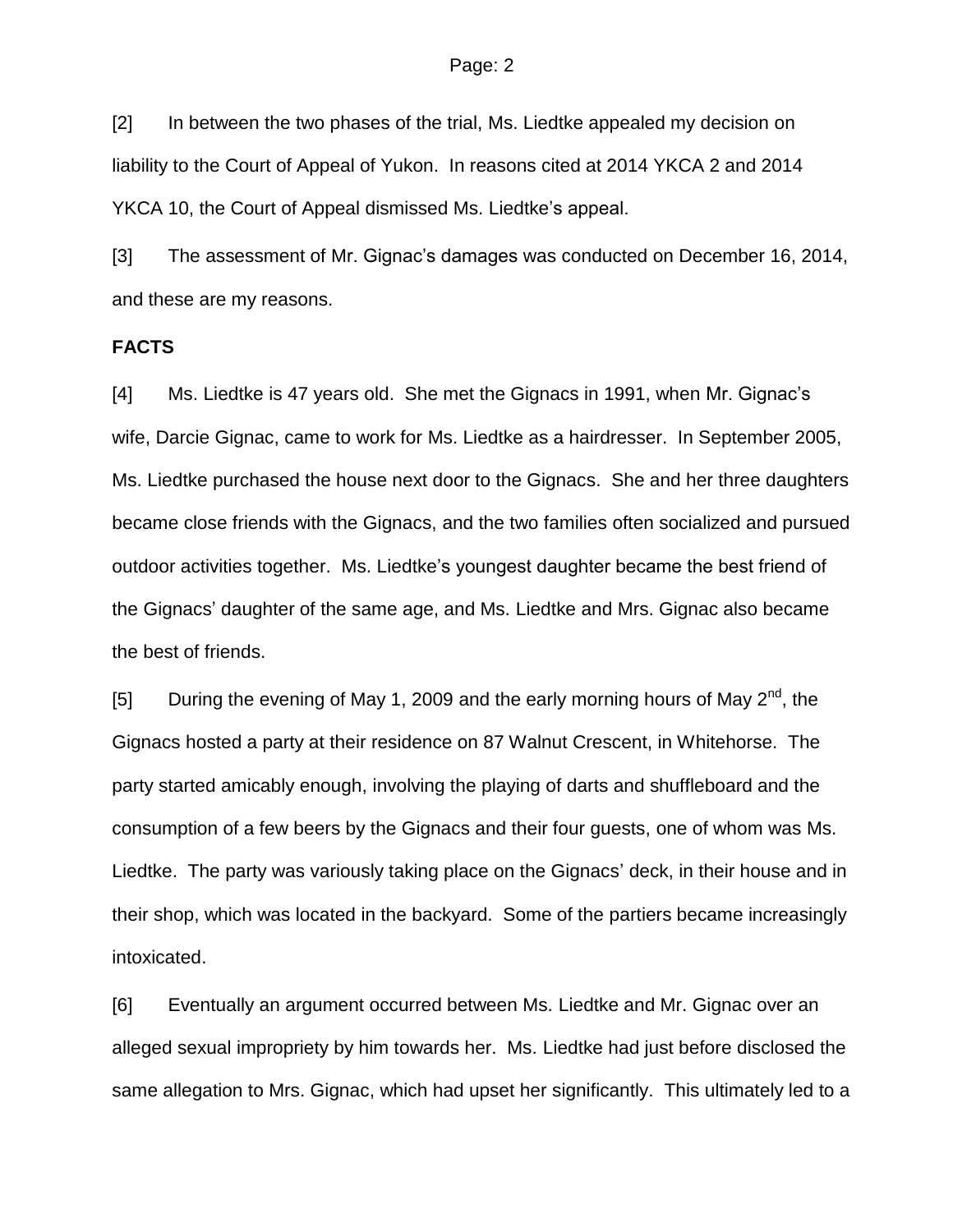confrontation between Mr. Gignac and Ms. Liedtke in the shop, which involved Ms. Liedtke, in a very angry state, yelling, screaming and swearing at Mr. Gignac, advancing towards him trying to scratch at him and hit him with her hands. Mr. Gignac told Ms. Liedtke in no uncertain terms that he wanted her to leave the shop and his property. At one point he was backing up between the car and the snow machine in the shop, which were parallel to each other, while blocking Ms. Liedtke's advances by pushing her hands and arms away. As Mr. Gignac backed up towards the "man door" of the shop, he pivoted around, with Ms. Liedtke mirroring his movement, such that she ended up with her back to the man door. At that point, Mr. Gignac turned to face the back of the shop and started to walk towards one of the male guests. Ms. Liedtke picked up a piece of wood and came at Mr. Gignac from behind. The wood was a piece of a warehouse pallet which had been cut up for firewood. It was just over 1 foot long, about 4<sup>1/2</sup> inches wide at the widest point, and about 1½ inches thick. The heads of two nails protruded from one end. The guest yelled, "Paul, look out" and, as Mr. Gignac was starting to turn around to face Ms. Liedtke, she struck him on the head with the piece of wood. Mr. Gignac immediately put his arms up in self-defence and apparently grappled with Ms. Liedtke. The two of them then fell over the snow machine, landing on the concrete shop floor in the space between the snow machine and the car. Mr. Gignac landed on top of Ms. Liedtke.

[7] Mr. Gignac suffered two lacerations to his scalp. He received four stitches to close one wound and two stitches to close the other. The day after the incident he suffered from a pounding headache, blurry vision, a sore jaw and a sore ear. He was unable to eat solid food for approximately three weeks and could not chew comfortably for an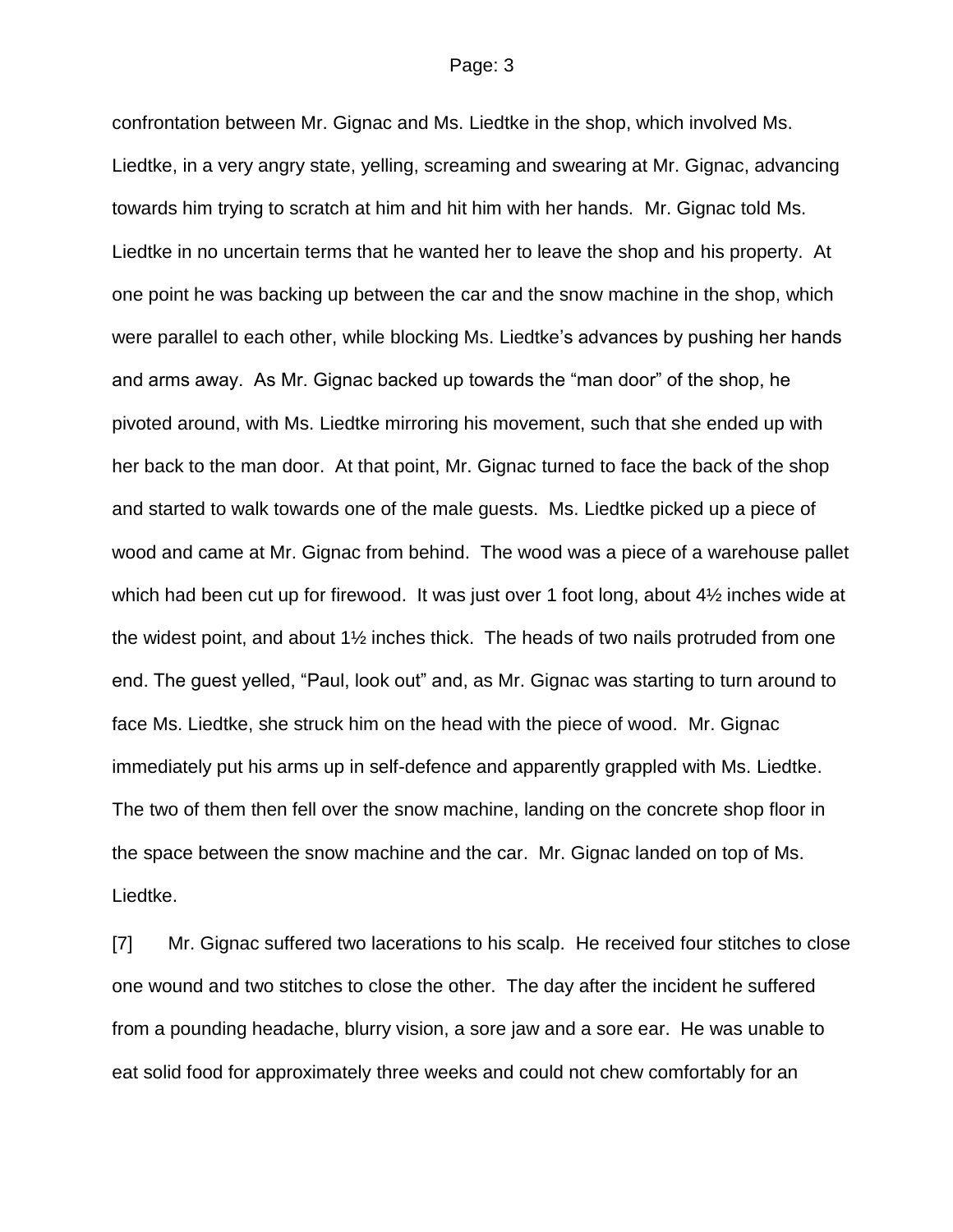unspecified period of time beyond that. Presently, he experiences occasional headaches and has to wear a mouth guard at night because he grinds his teeth.

[8] Ms. Liedtke also suffered physical injuries from the fall onto the shop floor. These included:

a) a shattered right collarbone;

b) a surface bruise above the broken collarbone;

c) a blackened left eye and reddening of the eyeball;

d) a bleeding nose;

e) several bruises to her forearms and upper arms;

f) a bruise on her left hand;

g) a bruise on the inside of her left leg; and

h) a lump on the back of her head.

[9] Ms. Liedtke complained to the police that she had been assaulted by Mr. Gignac. Accordingly, he was arrested during the early morning hours May 2, 2009 and was detained in police custody overnight. He was charged with the criminal offence of assault causing bodily harm upon Ms. Liedtke. He retained defence counsel to defend him on that charge. Ultimately, on February 10, 2010 the Crown prosecutor directed the entry of a stay of proceedings on the charge.

[10] During the liability phase of the trial, Mr. Gignac acknowledged that he has a criminal record for a break, enter and theft which occurred when he was about 16 years old, and for which he received probation. He also admitted to a common assault in 1991, for which he pled guilty and received a \$500 fine. However, Mr. Gignac testified in this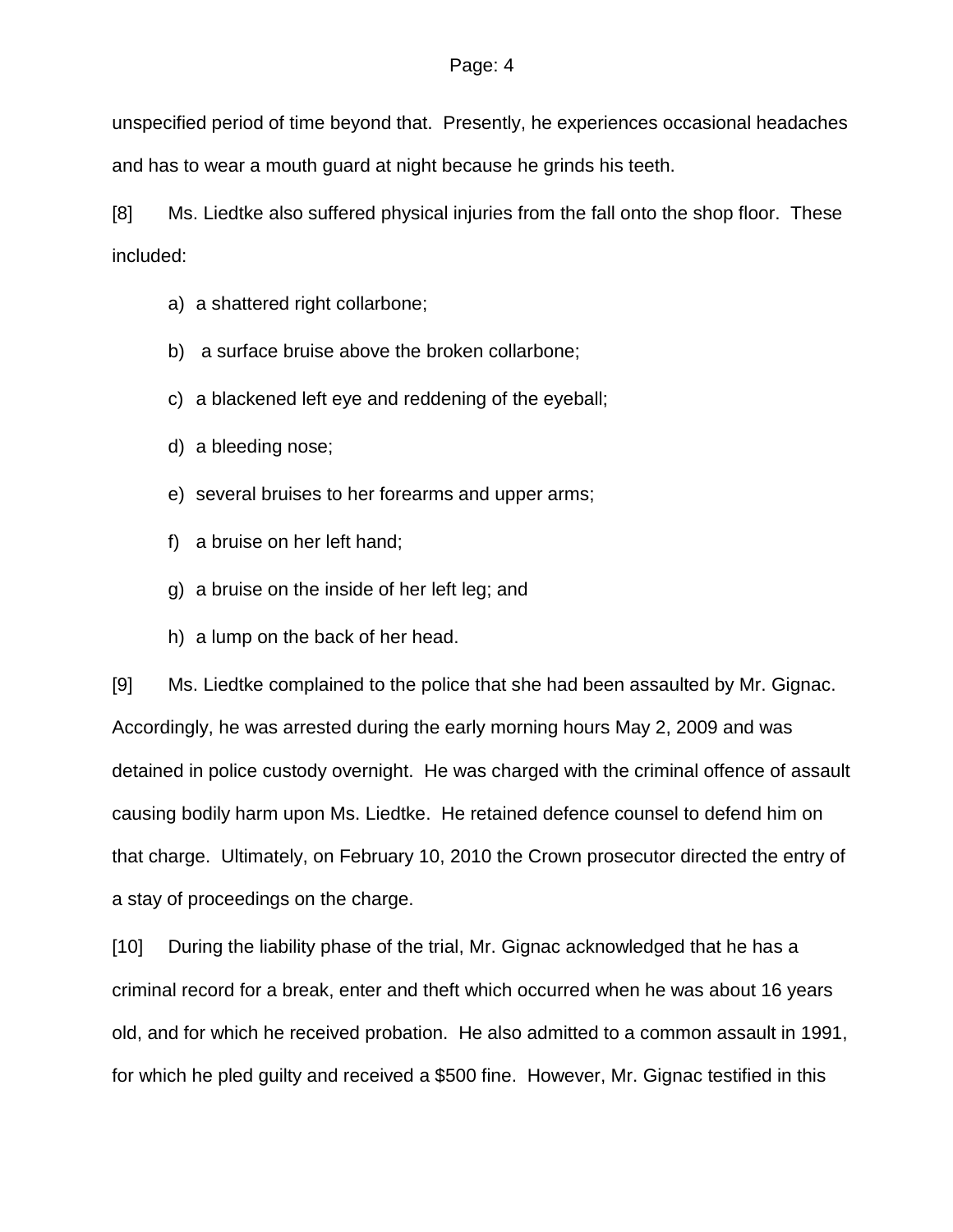phase of the trial that he has only recently been prohibited from entering the United States, despite the stay of proceedings on the charge of assault causing bodily harm.

[11] Ms. Liedtke was never charged criminally for the assault and battery upon Mr. Gignac.

[12] It was implicit in my reasons on liability that I did not accept Ms. Liedtke's evidence that Mr. Gignac was sexually inappropriate with her. Rather I expressly find, for the purposes of these reasons on damages, that it was the other way around, i.e. it was Ms. Liedtke who was sexually inappropriate with Mr. Gignac.

[13] Mr. Gignac has experienced negative psychological consequences from this incident. Beforehand, he testified that he and his wife were very social people, who often spent time with friends in the outdoors or playing games. Since the incident, Mr. Gignac feels that Ms. Liedtke has deceitfully propagated lies within the community of Whitehorse about the alleged sexual impropriety, which has damaged his reputation and that of his wife. This has resulted in the two of them becoming much more reclusive. In addition, Mr. Gignac claims that Ms. Liedtke began a continued campaign of insults and harassment towards him and his wife after the incident. This involved Ms. Liedtke and her daughters yelling and screaming profanities at him whenever he was in the backyard. He also claims that Ms. Liedtke would confront him during his workday while he drove a propane delivery truck around Whitehorse. He testified that she would give him the finger and yell at him out of her vehicle window, occasionally stopping other traffic on the road. He said that he eventually became terrified of being confronted by Ms. Liedtke.

[14] At his home on 87 Walnut Crescent, in order to have more privacy, Mr. Gignac erected a virtual wall of firewood along the chain link fence separating his backyard from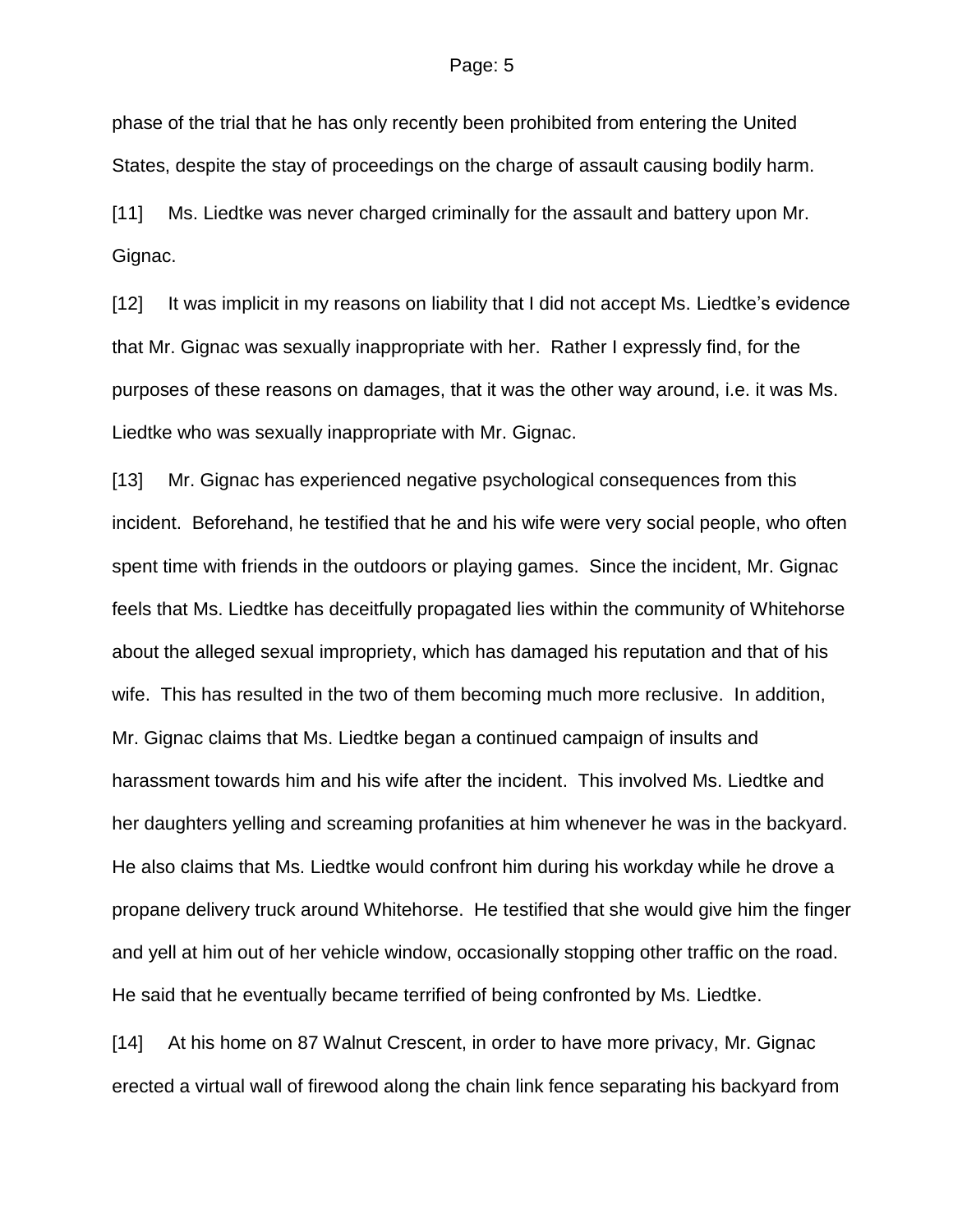that of Ms. Liedtke. The wall was 7 feet high and 53 feet long. He also installed two video cameras on the exterior wall of the garage attached to his house which faced Ms. Liedtke's residence. He did this so that he could monitor whether Ms. Liedtke or her daughters were outside of their house, so that he could determine whether it was safe to go in his own backyard. Mr. Gignac also testified that Ms. Liedtke wrote harassing messages directed towards him on an old mattress which was outside of her house.

[15] Ultimately, Mr. Gignac testified that the campaign of harassment by Ms. Liedtke made it so uncomfortable for him and his wife that they decided to sell their home on 87 Walnut Crescent on May 31, 2010. The couple then moved out to a property they own on Little Atlin Lake, where they renovated an old cabin to make it habitable on a yearround basis.

[16] As a result of this move, Mr. and Mrs. Gignac had to arrange rental accommodations in Whitehorse for their daughter. This was because it became too inconvenient for her to manage the long daily commute while she was finishing her high school education in the city.

[17] Presently, because of the continuing unpleasantness arising from this incident, Mr. Gignac and his wife have the Little Atlin Lake property up for sale and plan to leave the Yukon permanently, as soon as they are able to. Mr. Gignac maintains that the lies and deceit spread by Ms. Liedtke have resulted in he and his wife being treated differently by former friends and community members, to the extent that they are no longer comfortable residing here.

### **ISSUES**

[18] Mr. Gignac seeks the following damages: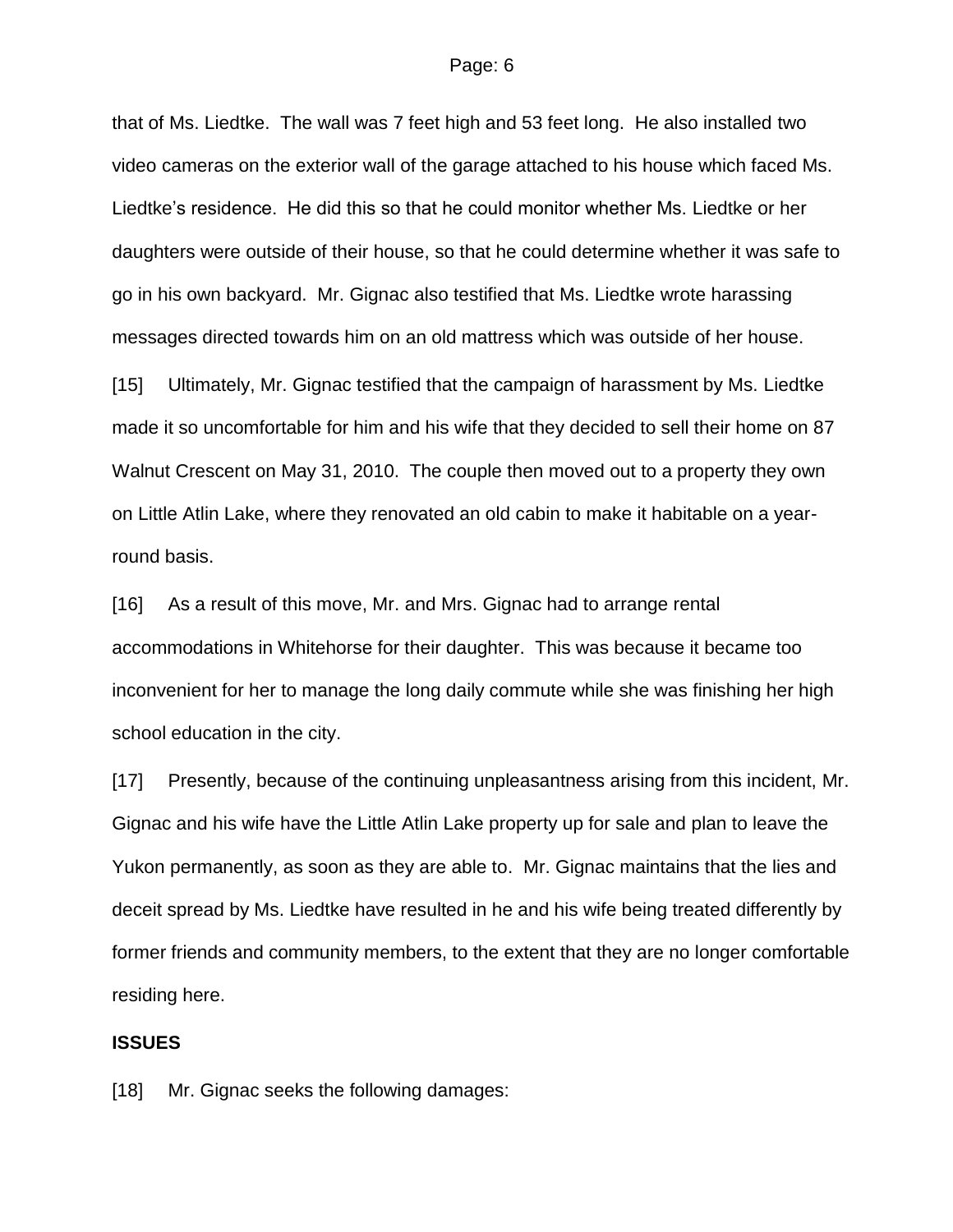- a) general damages in the range of \$30,000;
- b) punitive damages in the range of \$5,000;
- c) special damages of \$132,408.87, arising from:
	- the sale of 87 Walnut Crescent;
	- his daughter's rental expenses; and
	- the renovations to the Little Atlin Lake cabin.

[19] Mr. Gignac also seeks double costs, pursuant to Rule 39(27)(b) of the *Rules of* 

*Court,* following an offer he made to Ms. Liedtke on July 9, 2012 to settle this matter by a

mutual withdrawal of their respective claims.

## **ANALYSIS**

## *General Damages*

[20] In *Stapley v Hejslet*, 2006 BCCA 34, the British Columbia Court of Appeal

suggested that general damages are not solely dependent on the seriousness of the

injury, but also involve an appreciation of the victim's loss in the specific circumstances of

the individual case. At para. 45, the Court stated:

45 … I think it is instructive to reiterate the underlying purpose of non-pecuniary damages. Much, of course, has been said about this topic. However, given the not-infrequent inclination by lawyers and judges to compare only injuries, the following passage from *Lindal v. Lindal*, supra, at 637 is a helpful reminder:

> Thus the amount of an award for non-pecuniary damage should not depend alone upon the seriousness of the injury but upon its ability to ameliorate the condition of the victim considering his or her particular situation. It therefore will not follow that in considering what part of the maximum should be awarded the gravity of the injury alone will be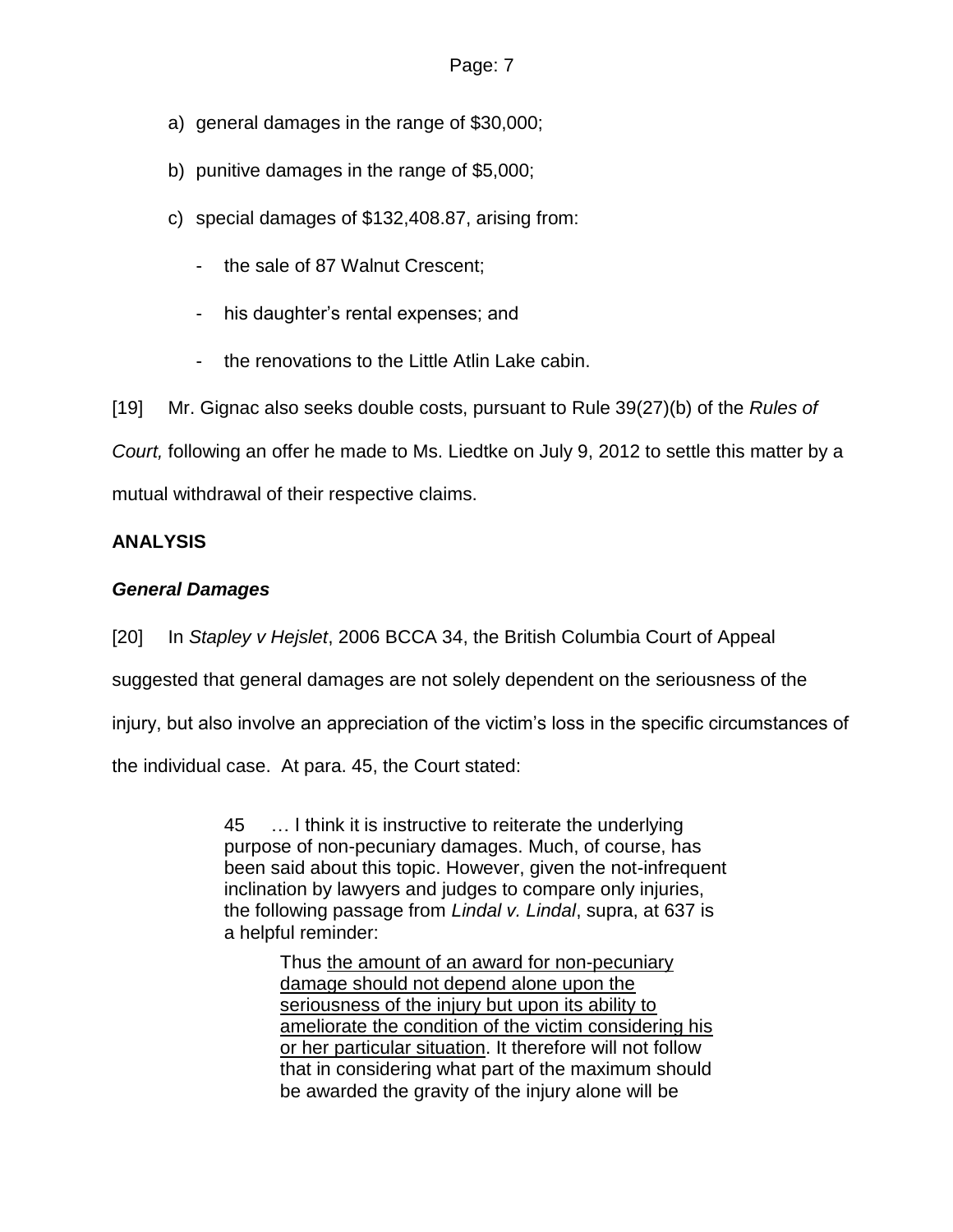determinative. An appreciation of the individual's loss is the key and the "need for solace will not necessarily correlate with the seriousness of the injury" (Cooper-Stephenson and Saunders, *Personal Injury Damages in Canada* (1981), at p. 373). In dealing with an award of this nature it will be impossible to develop a "tariff". An award will vary in each case "to meet the specific circumstances of the individual case" (Thornton at p. 284 of S.C.R.). (emphasis already added)

[21] The Court of Appeal continued, at para. 46, to set out a non-exhaustive list of common factors influencing an award of general damages:

- a) age of the plaintiff;
- b) nature of the injury;
- c) severity and duration of pain;
- d) disability;
- e) emotional suffering;
- f) loss or impairment of life;
- g) impairment of family, marital and social relationships;
- h) impairment of physical and mental abilities;
- i) loss of lifestyle; and
- j) the victim's stoicism (which should not, generally speaking, reduce the award).

[22] Mr. Gignac's counsel provided only two cases on general damages. The first was *Mack v KWS*, [1998] BCJ 522 (SC). In that case, the defendant admitted to hitting the plaintiff on the head with a baseball bat, but claimed he did so in self-defence and with provocation. Neither excuse was accepted by the trial judge. The plaintiff suffered a significant head injury, including a skull fracture and post-concussion syndrome. He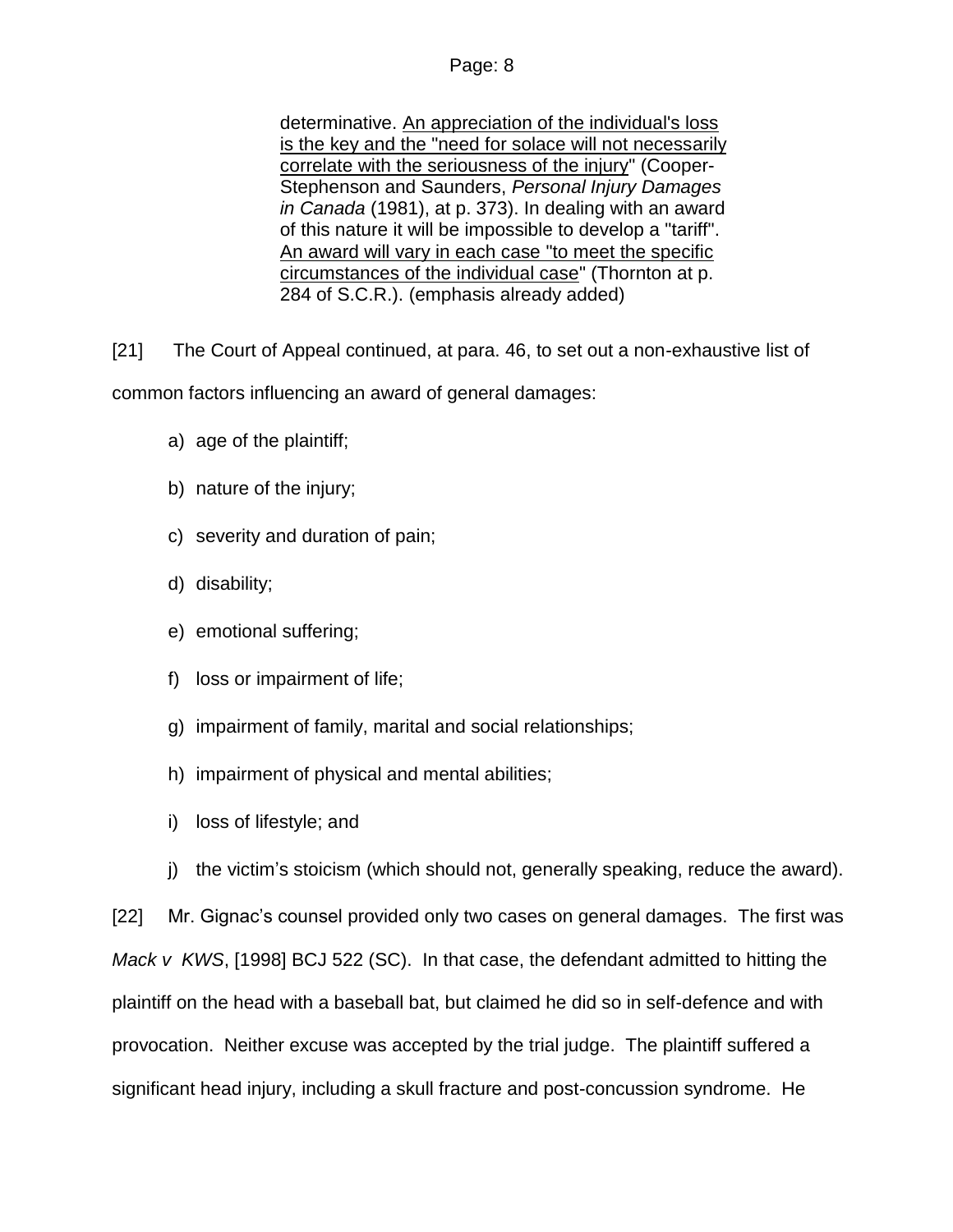experienced many months of pain, including sleep disruption, vision problems, hearing loss, neck stiffness, memory loss and mood swings. He showed good recovery after five months, but was still unable to work. The court found that he would experience some emotional distress and memory loss for some time. The award of general damages was \$35,000.

[23] The second case submitted by Mr. Gignac's counsel was *Pacheco v Degife*, 2014 BCSC 1570. In that case, the vehicles driven by each of the plaintiff and the defendant were involved in a minor collision. This led to an altercation in which the plaintiff was struck in the head by the defendant with a baseball bat. However, the plaintiff was the aggressor and was held to be 75% liable for his injuries. The plaintiff was hospitalized for about a week. He suffered a mild traumatic brain injury as a result of the incident and spent the next few months at home sleeping for 12 or more hours per day. He also experienced dizziness, memory loss and sensitivity to bright light. About three months after the incident, he was completely asymptomatic. The Court awarded him \$30,000 in general damages, before accounting for his 75% responsibility.

[24] I find *Mack* and *Pacheco* to be significantly more serious cases than that of Mr. Gignac, and I distinguish them on that basis.

[25] Ms. Liedtke, who represented herself during this phase of the trial, provided a number of cases on general damages for assault and battery involving head injuries. Of those cases which I found to be roughly comparable to that of Mr. Gignac, the range of damages is from \$7,000-\$20,000. A brief summary of this case law follows:

(a) *Baines v Westfair Foods Ltd (cob Real Canadian Superstore)*, 2007 BCSC 473: general damages: \$15,000; assault & battery - struck on head, kicked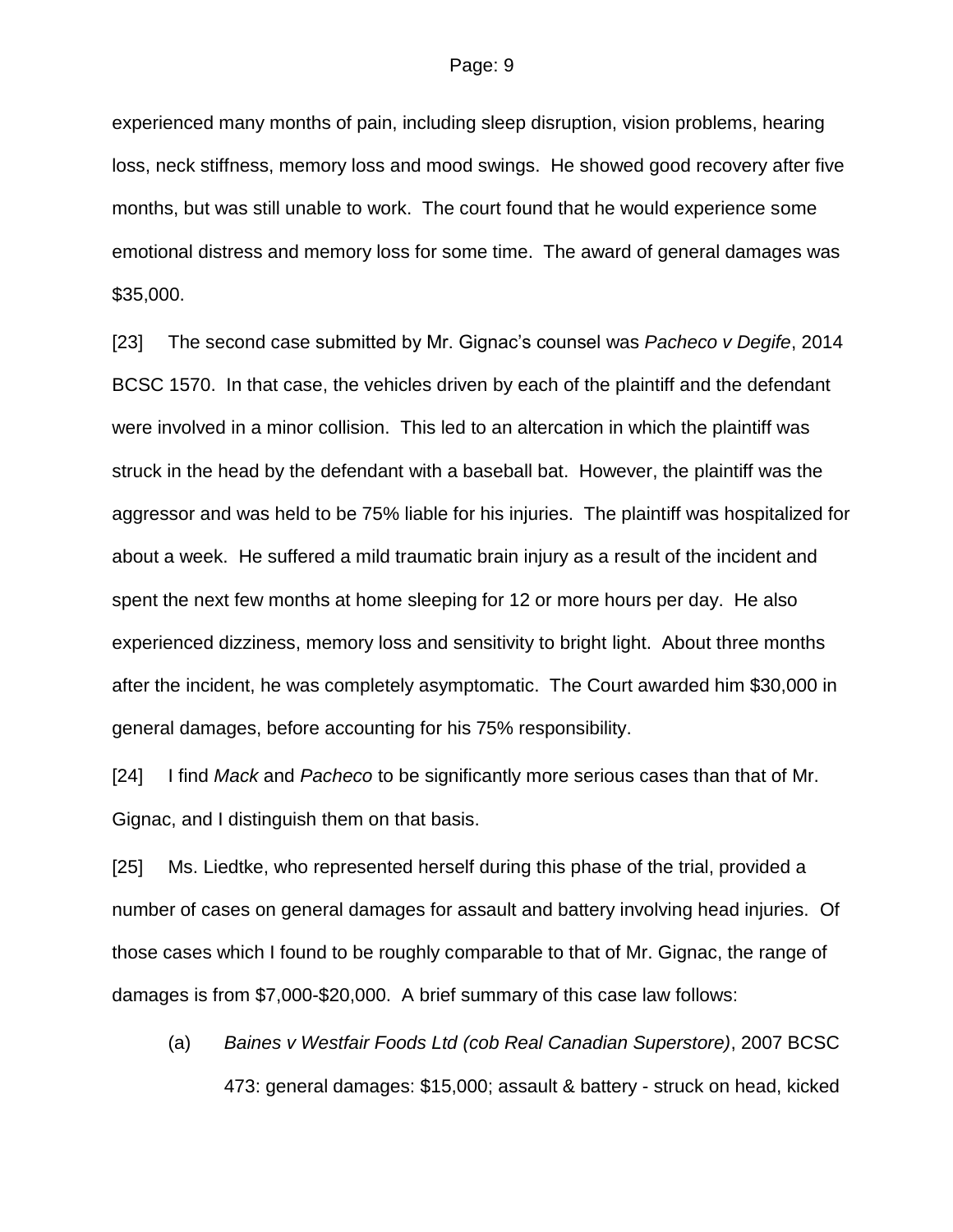in face, abrasions to mouth, lost front tooth, cracked tooth, pain in mouth and head, humiliation, disfigured facial appearance, speech problems.

- (b) *Bolinski v Middleton*, 2003 BCSC 1887: general damages: \$10,000; assault & battery - contusions, abrasions and lacerations to face, pain, bruising and swelling in face, headaches, back pain, mild to moderate soft tissue injury to back.
- (c) *DLW v McLeish*, 2006 BCSC 1056: general damages: \$10,000; assault & battery - eye bruising and swelling, cuts to feet, glass removed from feet some months later, extensive bruising on hand, pain in eye, feet and hand, psychological injury.
- (d) *Hwang v Ricketts*, [2004] OJ No 944 (SC): general damages: \$20,000; assault & battery - struck 3-4 times in head – gash on top of head, lacerations from bridge of nose to below eye, 19 stitches to face, two staples to 1.5 inch cut on head, one lower eyelid slightly lower than other, dry eye, eye stiffness, ongoing eye problems.
- (e) *Kenny v Mastromatteo*, [2008] OJ No 2485 (SC): general damages (Plaintiff 1): \$20,000; assault & battery – pain to arm, head, neck, shoulders and hip, aggravation of symptomatic back pain, headaches, nervous shock, psychological sequeale.
- (f) *Leszczak v Carter*, 2006 ABPC 158: general damages: \$12,000; assault & battery - neck cut, split lip requiring stitches, slight back injury, jaw pain, jaw clicking and popping, severe headaches.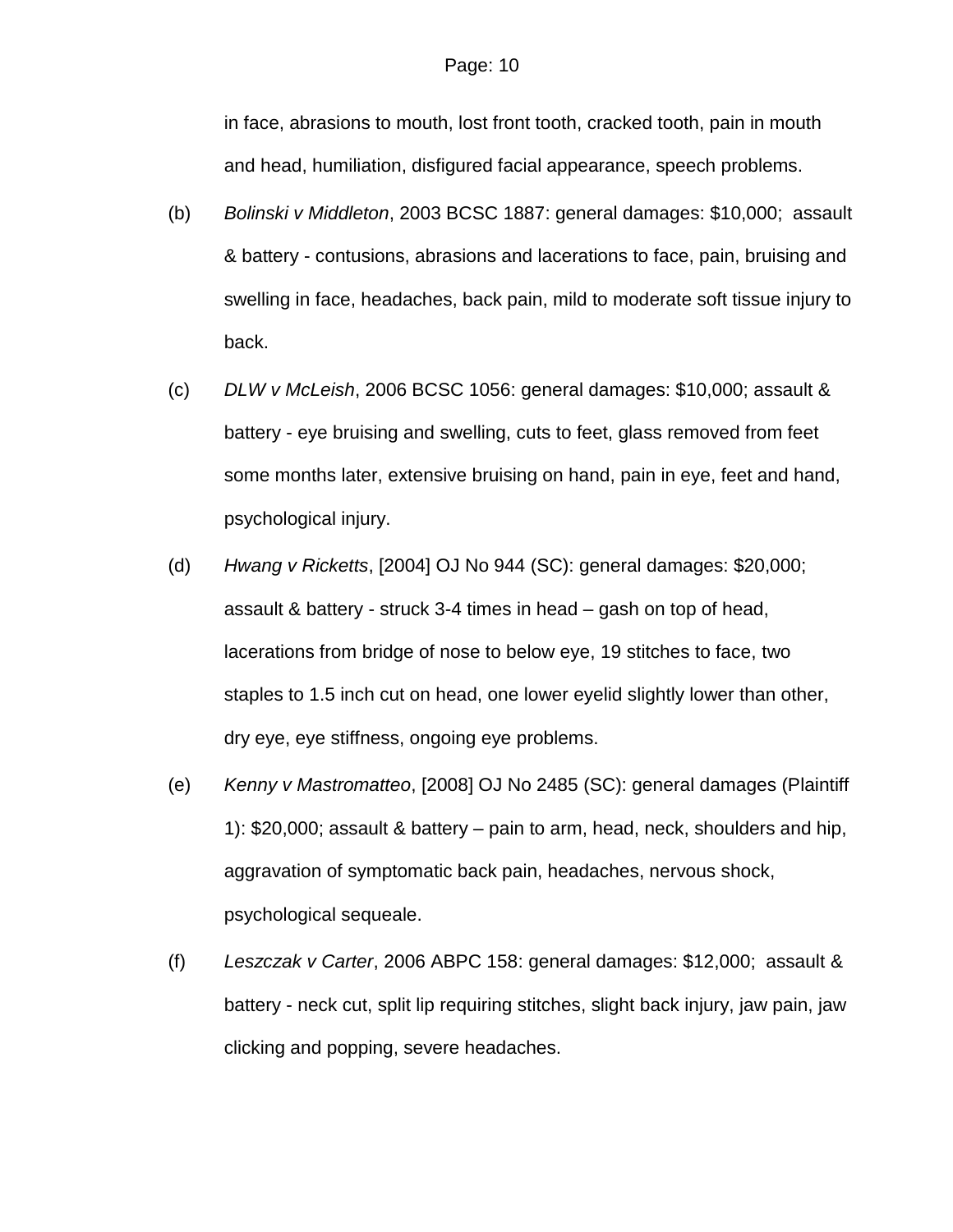- (g) *Salamon v Morrow*, 2004 SKQB 534: general damages: \$7,000; assault & battery - black eye, contusions, abrasions and lacerations to head, face, arms and body.
- (h) *Serinken v Loucks*, [2003] OJ No 3865 (SC): general damages: \$7,500; assault & battery - loss of consciousness, minor concussion, large subgaleal hematoma external to the skull, comminuted fracture of facial bone, reduction surgery, slight deformity and numbness in face.
- (i) *Springett v Shanklin*, 2001 BCSC 853: general damages: \$20,000 (includes an unspecified amount for aggravated damages); assault & battery - struck in the face by a beer mug during a bar fight, cut over eye, on forehead and cheekbone, 25 stitches, glass fragments remaining in face, permanent scarring, headaches, humiliation; scarring permanent, eye injury - 6 months.

[26] I bear in mind here that the nature of Mr. Gignac's loss goes well beyond the seriousness of his physical injuries. He has also experienced significant emotional suffering, as well as an impairment of his social relationships with former friends and other community members. In addition, he has experienced a significant change of lifestyle as a result of the incident and the campaign of harassment by Ms. Liedtke. On the other hand, I conclude that these factors relate more to the issue of punitive damages, which I will come to next, rather than to general damages. I find that a reasonable award for general damages is \$8,000.

### *Punitive Damages*

[27] The leading case on punitive damages is *Whiten v Pilot Insurance Co.*, 2002 SCC 18, where Binnie J summarized the relevant principles at para. 94: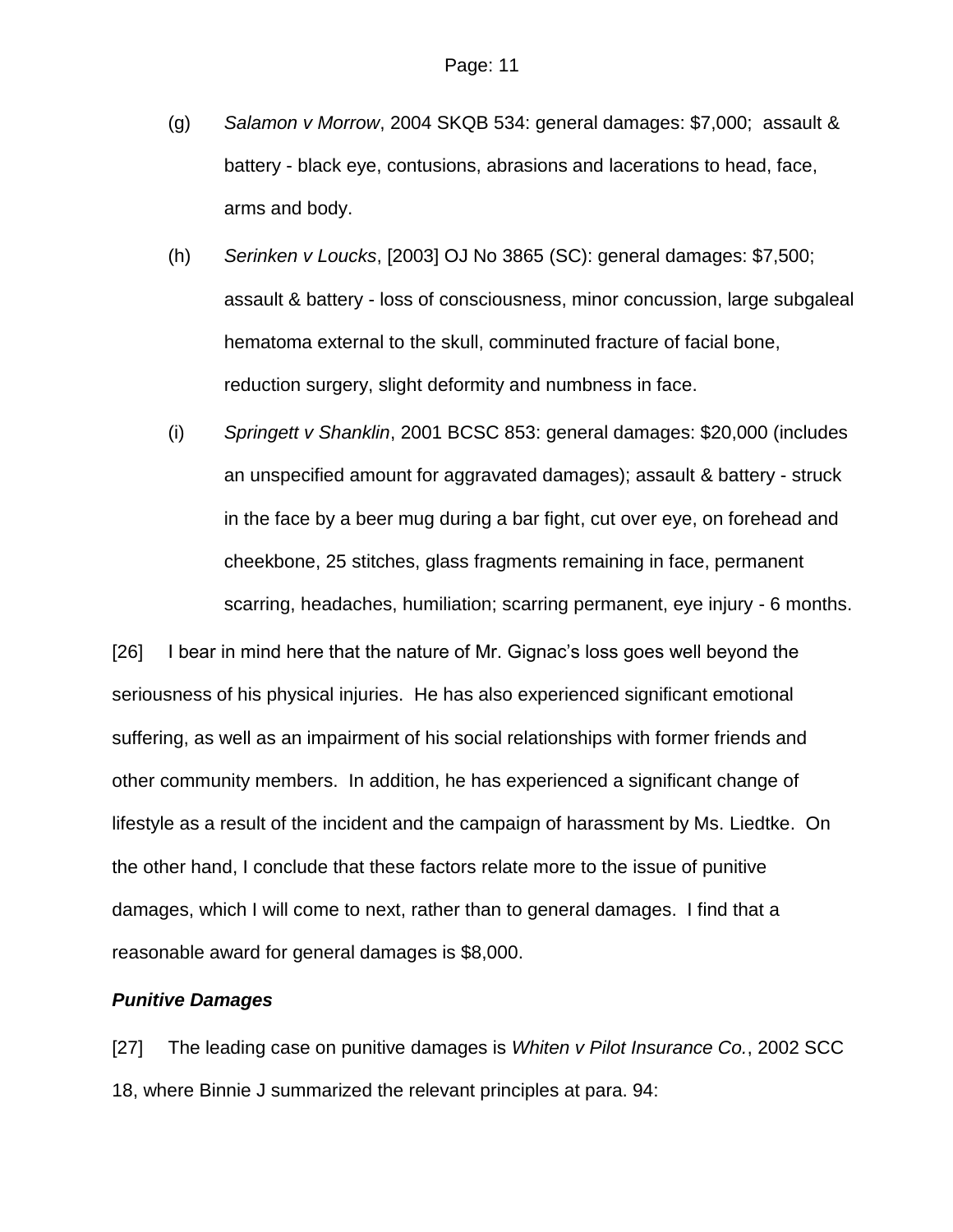…(1) Punitive damages are very much the exception rather than the rule, (2) imposed only if there has been highhanded, malicious, arbitrary or highly reprehensible misconduct that departs to a marked degree from ordinary standards of decent behaviour. (3) Where they are awarded, punitive damages should be assessed in an amount reasonably proportionate to such factors as the harm caused, the degree of the misconduct, the relative vulnerability of the plaintiff and any advantage or profit gained by the defendant, (4) having regard to any other fines or penalties suffered by the defendant for the misconduct in question. (5) Punitive damages are generally given only where the misconduct would otherwise be unpunished or where other penalties are or are likely to be inadequate to achieve the objectives of retribution, deterrence and denunciation. (6) Their purpose is not to compensate the plaintiff, but (7) to give a defendant his or her just desert (retribution), to deter the defendant and others from similar misconduct in the future (deterrence), and to mark the community's collective condemnation (denunciation) of what has happened. (8) Punitive damages are awarded only where compensatory damages, which to some extent are punitive, are insufficient to accomplish these objectives, and (9) they are given in an amount that is no greater than necessary to rationally accomplish their purpose. (10) While normally the state would be the recipient of any fine or penalty for misconduct, the plaintiff will keep punitive damages as a "windfall" in addition to compensatory damages. (11) Judges and juries in our system have usually found that moderate awards of punitive damages, which inevitably carry a stigma in the broader community, are generally sufficient. (my emphasis)

[28] In *Mack*, cited above, the defendant struck the plaintiff with a baseball bat. He inflicted three blows, one to the head, one to the shoulder and 12 to the plaintiff's back. The trial judge rejected the defences of self-defence and provocation. She described the defendant's attack as "an act of vigilante justice" and imposed an award of punitive damages to discourage others from committing similar acts. The amount of the award was \$7,000.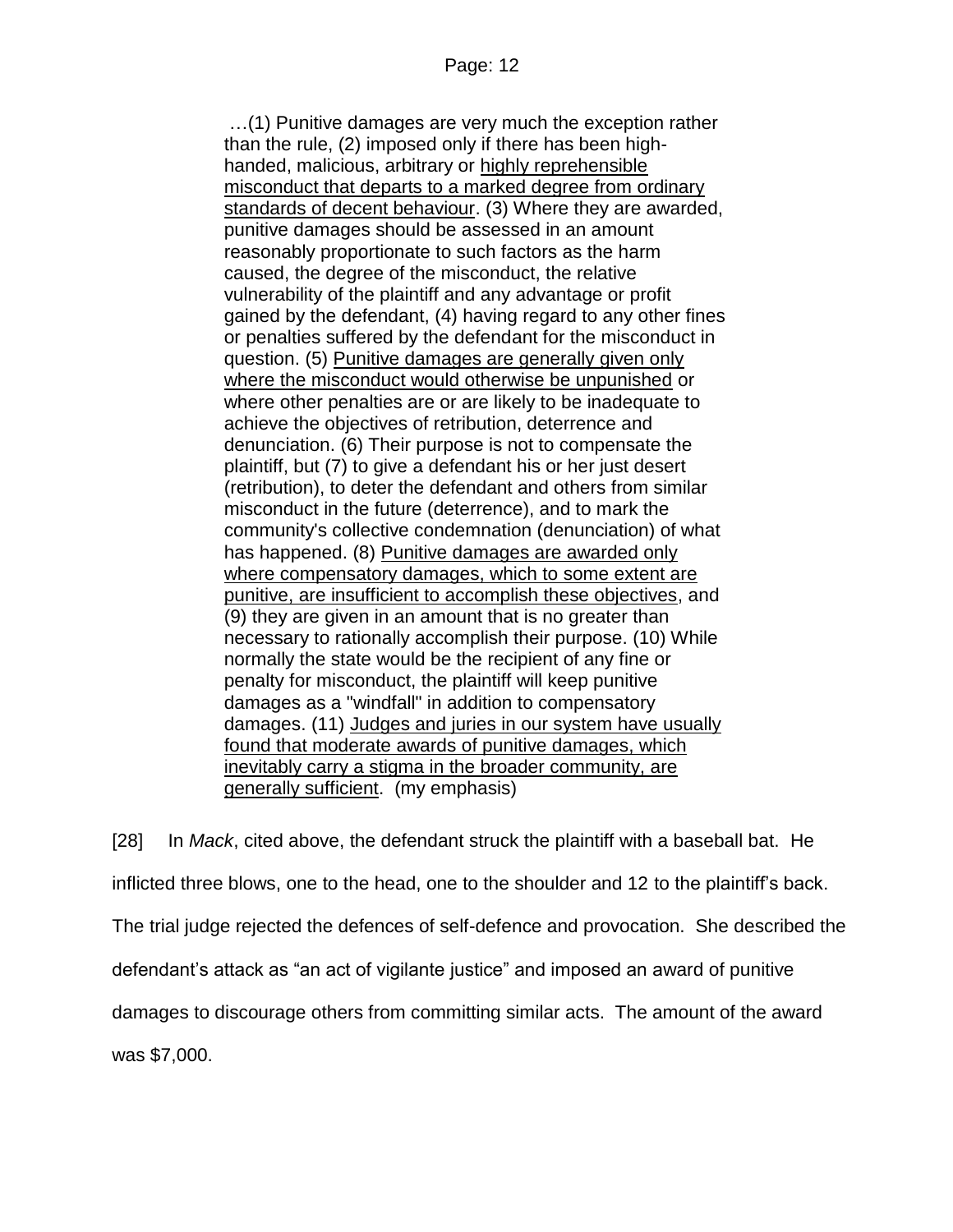[29] In *Desjardins v Blick*, [2009] OJ 1234 (SC), the plaintiffs sued for damages caused by the defendants' deliberate action to erode soil beneath their garage. The parties had been neighbours for more than 30 years and the defendant thought that the plaintiffs' garage was encroaching on his property. Even though subsequent surveys determined that the garage was properly on the plaintiffs' property, the defendants excavated up to the property line, which led to subsidence of the garage. The trial judge also found that the defendants had harassed and intimidated the plaintiffs in various ways over a period of approximately six years, including acts of vandalism, placing dangerous materials on or about the property line, and taunting the male plaintiff to fight. This caused the plaintiffs to fear leaving their property unattended, and ultimately to attempt to sell their home. The trial judge referenced the quote from Justice Binnie in *Whiten*, which I set out above, and then concluded, at paras. 30 and 31:

> 30 Mr. Blick's conduct since 2002 has been an escalating tirade against his neighbours intended to injure their property and the plaintiffs. Citizens of this country are not required to accept neighbours embedding injurious traps on their property nor should they require guards of their home during temporary absences. The above actions of Mr. Blick are unacceptable and shocking to two seventy year old neighbours and this court.

> 31 Mindful of Justice Binnie's direction that moderate awards of punitive damages are generally appropriate, I award punitive damages in this case in the amount of \$5,000 payable by Mr. Blick.

[30] In *Fitzpatrick v Orwin*, 2012 ONSC 3492, the plaintiff and the defendants were neighbours. They got into a dispute over the fact that the male defendant discovered a large dead coyote on the hood of his truck early one morning, which he believed had been placed there by the plaintiff. The defendants complained to the police, who charged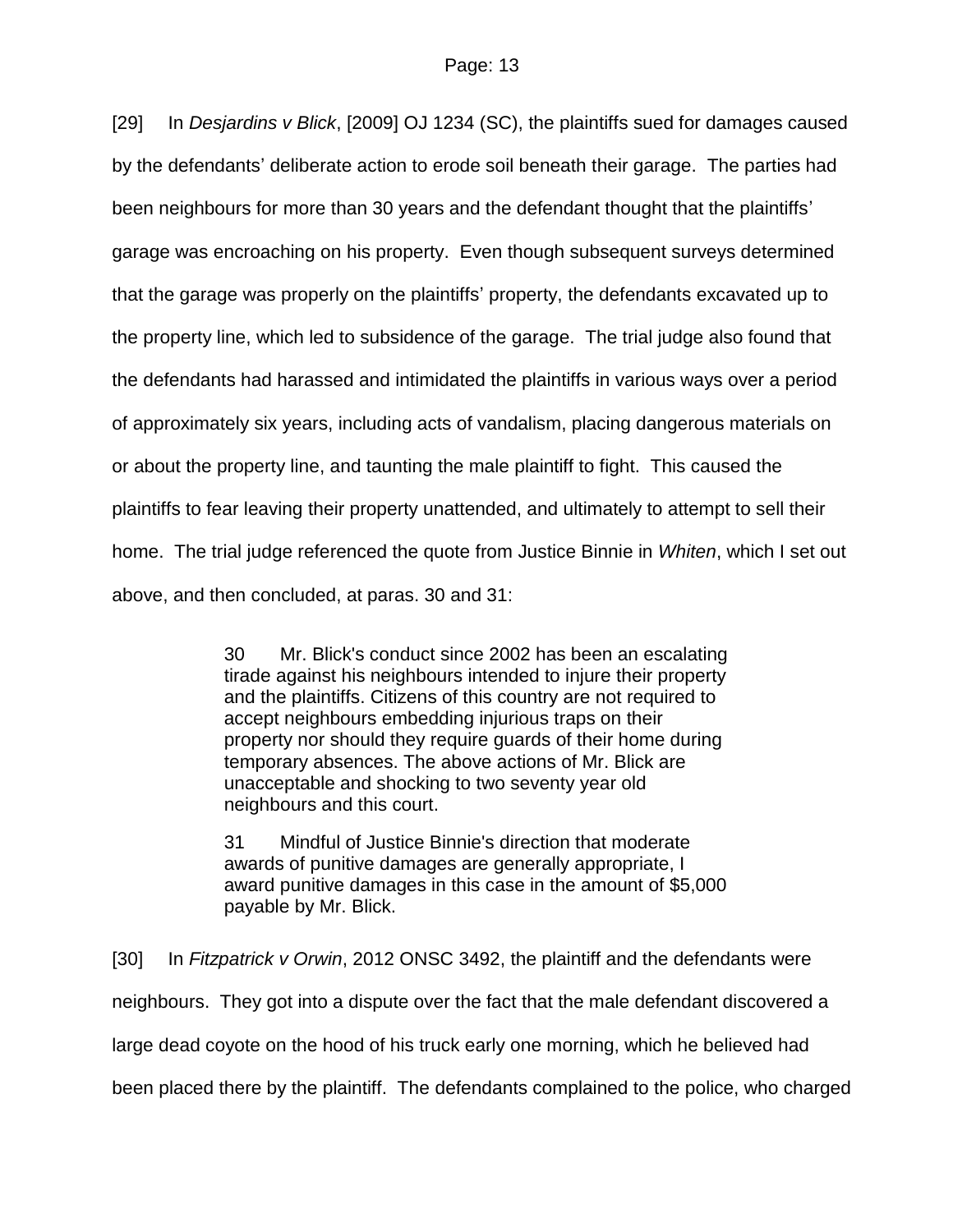the plaintiff with criminal harassment. The charge was later withdrawn. The plaintiff and the defendants then engaged in a protracted dispute about the property line, resulting in the police being called several times. The plaintiff sued the defendants for malicious prosecution, but his claim was dismissed. The defendants successfully counterclaimed for intentional infliction of mental distress.

[31] The trial judge described the plaintiff's conduct as waging "a reprehensible campaign of worry and intimidation" against his neighbours (para. 171). The trial judge also noted that the plaintiff had taken advantage of the opportunities he had to encounter the defendants in person so that he could insult them (para. 174). In addition, he emphasized that the plaintiff had waited for the male defendant to emerge from his house "so that he could relish in the shock and fear" of seeing the defendant discover the carcass of the dead coyote (para. 174). Significantly, for the case at bar, the trial judge found that it was appropriate to award punitive damages because the plaintiff's misconduct would otherwise have remained unpunished. At para. 169, the trial judge stated:

> 169 In the present case, a charge of criminal harassment was laid against Mr. Fitzpatrick, but ultimately withdrawn. Because the charge was withdrawn, Mr. Fitzpatrick did not receive any punishment for the acts of harassment that I have found he committed against the Squires. As such, I do not have to consider the adequacy of his punishment, because he has so far been able to avoid any. Since Mr. Fitzpatrick's misconduct will otherwise remain unpunished, I find this an appropriate circumstance in which to award punitive damages. (my emphasis)

In the result, the judge awarded \$20,000 in punitive damages.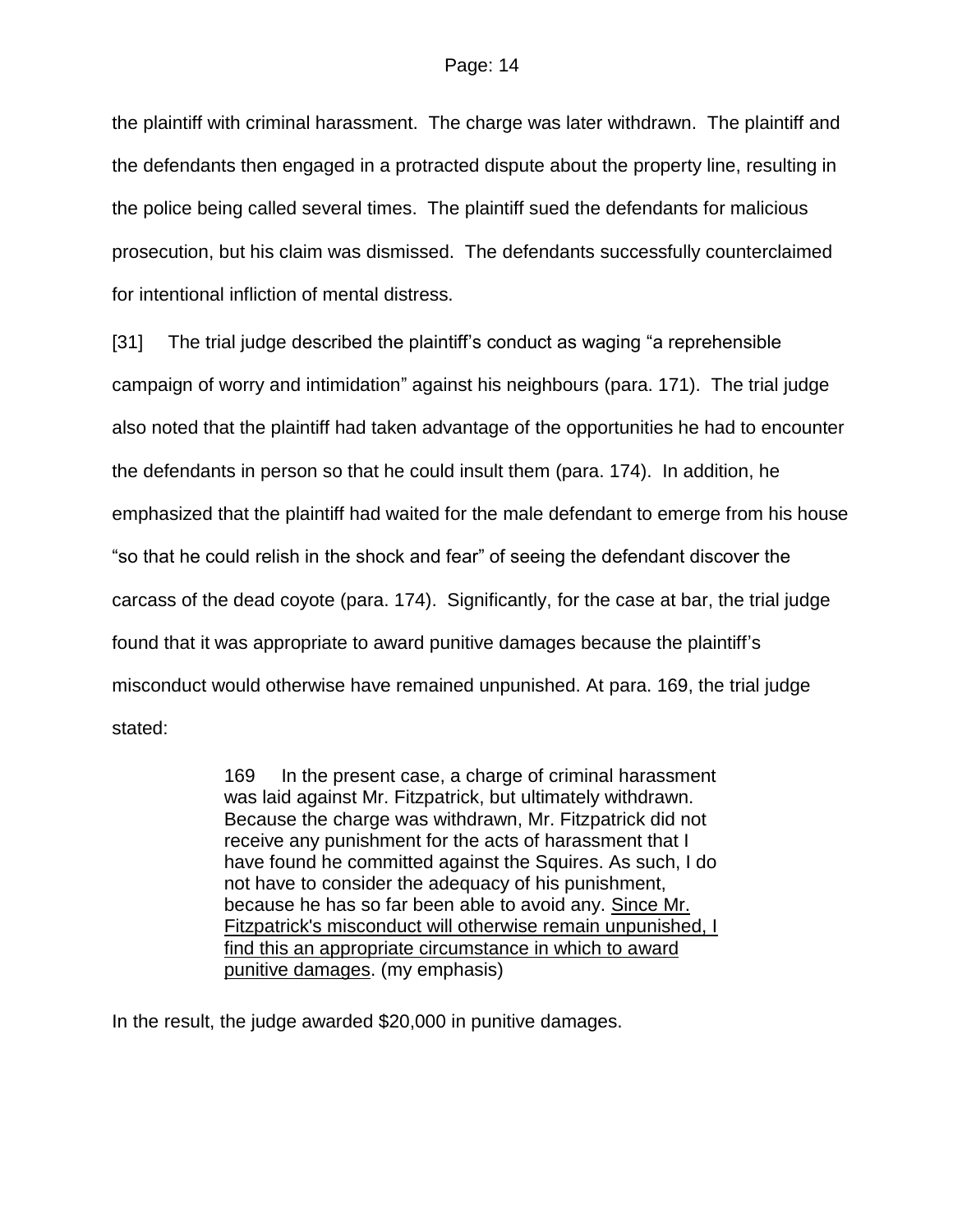[32] In the case at bar, I am satisfied that Ms. Liedtke also waged a campaign of harassment and intimidation against the Gignacs, supposedly justified by Ms. Liedtke's allegation that Mr. Gignac had been sexually inappropriate with her. However, as I have made a finding of fact that it was Ms. Liedtke who was sexually inappropriate with Mr. Gignac, the entire campaign was groundless and needlessly vindictive. Further, like the plaintiff in *Fitzpatrick*, Ms. Liedtke was never charged criminally for the assault she committed upon Mr. Gignac. Nor was she ever held to account for her campaign of harassment. Thus, because I conclude that her misconduct will otherwise remain unpunished, I find this is an appropriate case to award punitive damages to Mr. Gignac. [33] On the other hand, it must be remembered that the plaintiff in *Fitzpatrick* was found personally liable for the intentional torts of trespass and infliction of mental suffering. In the case at bar, following the assault and battery, there was no evidence that Ms. Liedtke intentionally trespassed on Mr. Gignac's property. Further, while her harassment campaign was clearly a form of misconduct, it was arguably less severe than that of Mr. Fitzpatrick. Finally, it must also be acknowledged that Ms. Liedtke herself suffered significant injuries from the fall to the shop floor, including a shattered collar bone.

[34] Taking all of these circumstances into account, and remembering the admonition in *Whiten* that "moderate" awards of punitive damages are generally sufficient, I am satisfied that the award in this case should be no more than \$5,000.

### *Special Damages*

[35] Mr. Gignac seeks special damages arising from the sale of his home on 87 Walnut Crescent and the renovation of his cabin at Little Atlin Lake. He also claims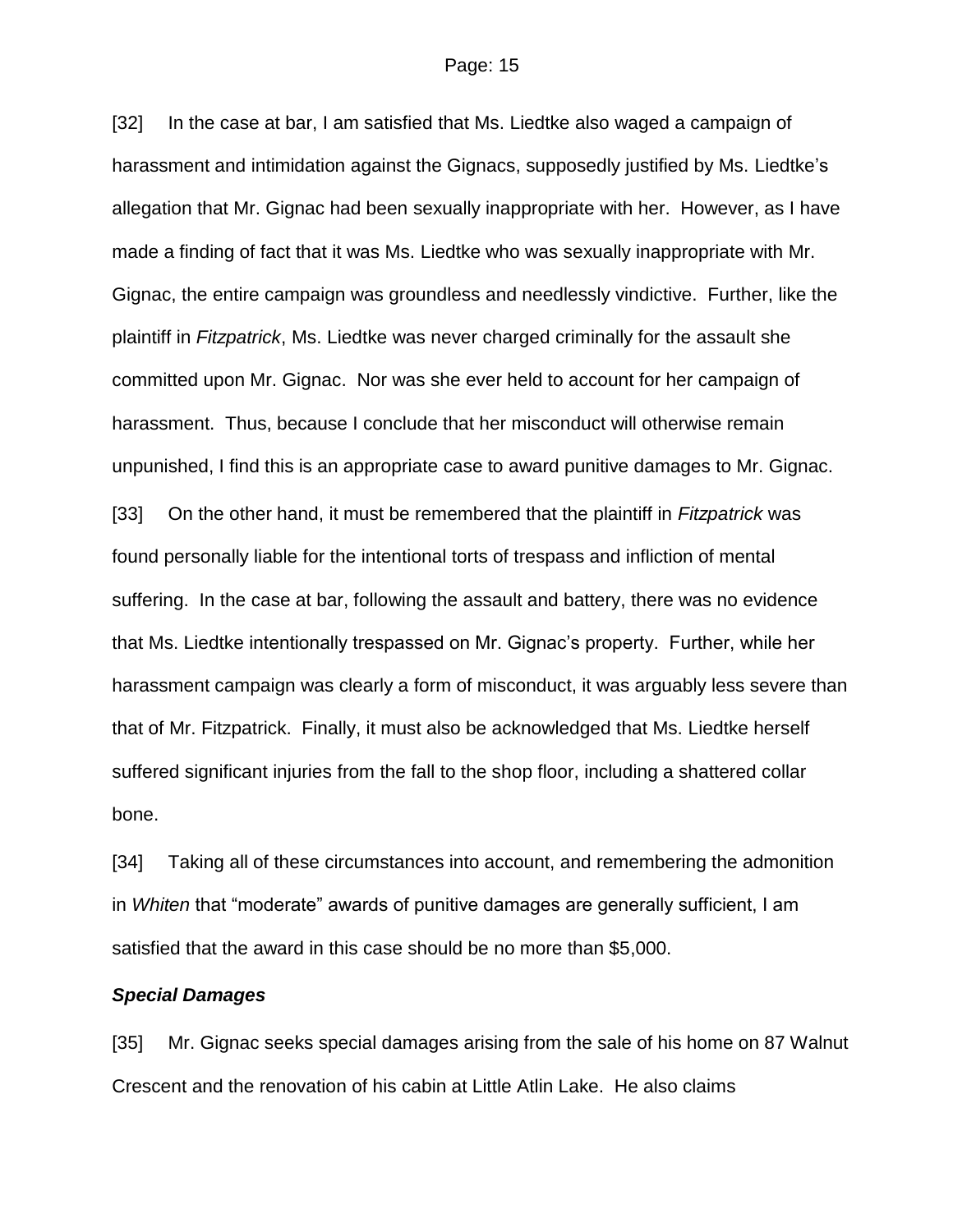compensation for the costs of renting accommodation in Whitehorse for his daughter over the period from April 6, 2011 to May 2012, to facilitate the completion of her high school education in the city. Mr. Gignac provided particulars of these damages in his "Special Damages Summary", filed December 19, 2014.

[36] In her written outline, under the submissions on special damages, Mr. Gignac's counsel also mentioned the two security cameras and the wall of cordwood Mr. Gignac erected along his common fence line with Ms. Liedtke's property. However, no particulars were provided with respect to these expenses, nor was any mention made of them during counsel's closing argument. Accordingly, I decline to make any award with respect to these items.

[37] There is some authority to support the compensation of a victim for moving costs necessitated by a defendant's tortious misconduct. In *CY v Perreault*, 2006 BCSC 545, the defendant forcibly entered the plaintiff's security controlled apartment building in downtown Vancouver. He threatened her with a knife and sexually assaulted her by touching her with his fingers and mouth and raping her. The plaintiff had come to Canada from Japan in 1994 to marry her husband, who was 30 years older than her. At the time of the sexual assault in 2003, the plaintiff had moved to Vancouver ahead of her husband as part of their plan for his imminent retirement. She was, apparently on a temporary basis, sharing the apartment with a female roommate. The two women were moved to a hotel for a few days, following the incident. Soon after the sexual assault, the plaintiff found herself overcome with fear, anger, frustration and depression about the incident. This ultimately led to her divorcing her husband and moving back to Japan.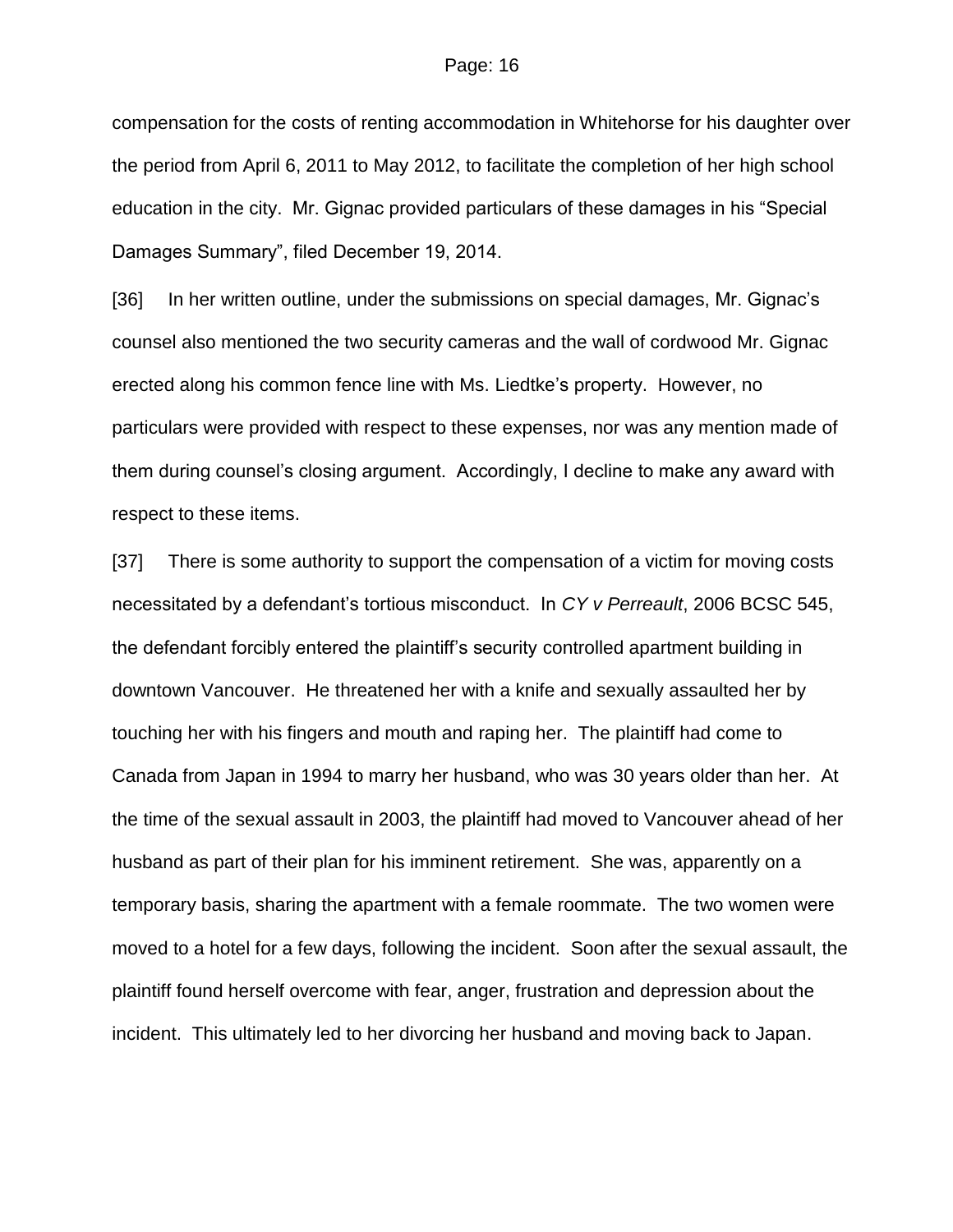[38] The trial judge included in her award of special damages the plaintiff's hotel and moving expenses. With respect to the latter, which only amounted to \$573.91, it appears that these were in relation to the plaintiff's move to a new apartment in Vancouver, but not to her ultimate relocation back to Japan. The trial judge concluded, at para. 22:

> 22 I accept these amounts as reasonable and substantiated by the evidence. It is not reasonable to expect Ms. C.Y. to simply move back into the same apartment after the incident. The door was broken, belongings were scattered, there was blood on the carpet, and she had emotional difficulty going back even to collect her clothes. She moved to a new apartment at the end of the month, but had to stay in a hotel in the meantime. Some of the hotel bills were paid for by the management group for the apartment building, but the above amount was not covered.

[39] In *Fitzpatrick*, cited above, similar to the case at bar, the victimized defendants found it necessary to install security cameras as part of an extensive security system all around the perimeter of their house. In addition, the defendants ultimately concluded that they could no longer stay in the house because of the strain and acrimony and decided to sell and relocate (para. 47). The trial judge included in his award of special damages the defendants' moving costs (\$1,575) and the real estate commission charged on the sale of their home (\$17,587.50).

[40] In the case at bar, Mr. and Mrs. Gignac purchased their Little Atlin Lake property in 2008. I found as a fact during the first phase of the trial that Ms. Liedtke purchased her home next door to the Gignacs in 2005. Mr. Gignac testified during the second phase of the trial that he purchased 87 Walnut Crescent in 2007 or 2008. I conclude that he must be mistaken in that regard, and that the Gignacs already owned their home when Ms. Liedtke purchased hers in 2005. It remains unclear precisely when the Gignacs purchased their home. In any event, Mr. Gignac testified during the second phase of the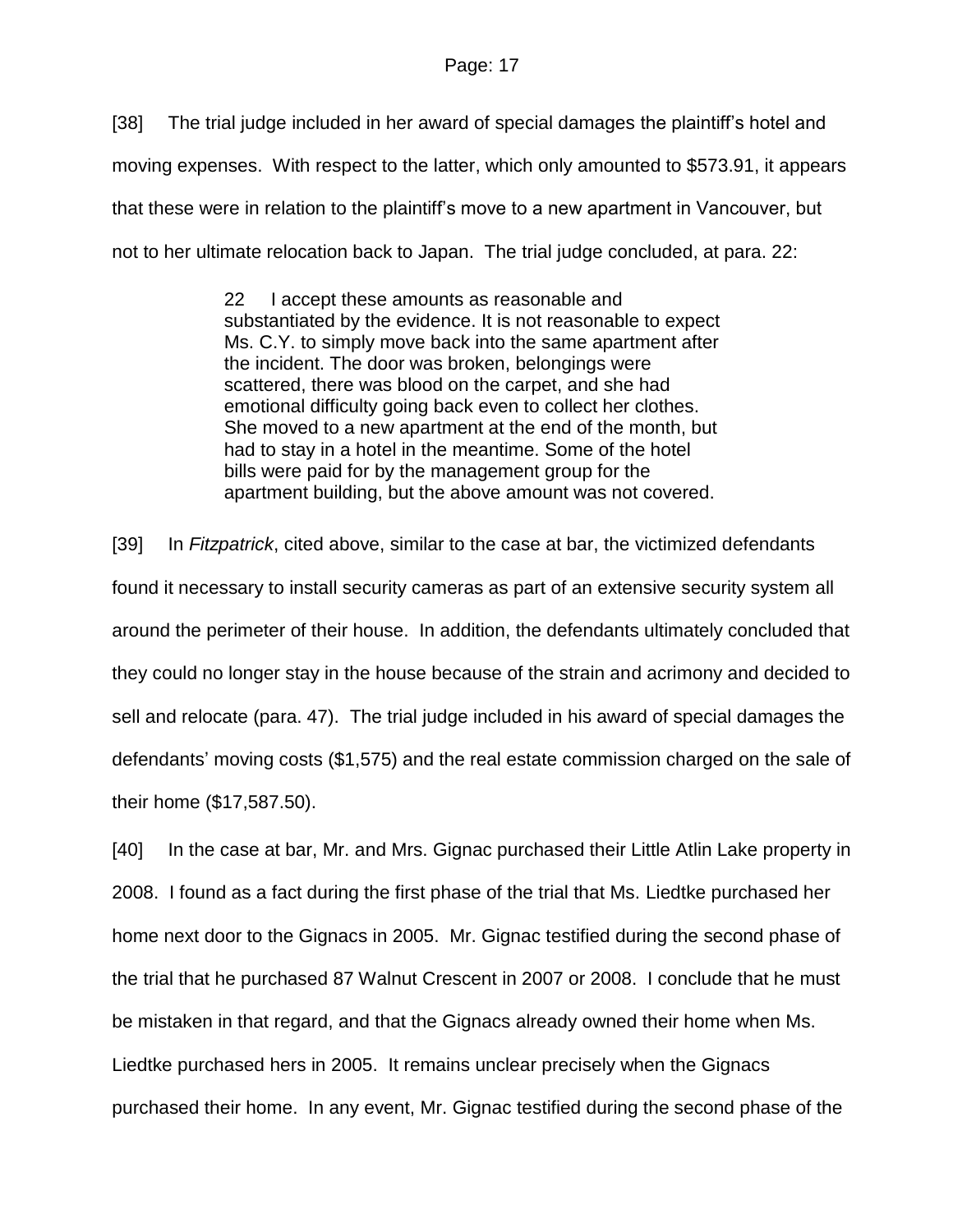trial that he and Mrs. Gignac intended to remain there for about 10 to 15 years and that ultimately they would have retired to the property on Little Atlin Lake.

[41] The total costs of the renovations to the old cabin on this property are \$125,379.61.

[42] It is reasonable to conclude that, had the original retirement plans of the Gignacs unfolded as they intended, then they would have been investing in the renovation of the old cabin on the Little Atlin Lake property, while continuing to reside at 87 Walnut Crescent, in order to prepare for their retirement. In other words, the expenses incurred by them to renovate the old cabin would have been incurred, over time, in any event.

[43] However, Mr. Gignac's counsel argued that, but for Ms. Liedtke's conduct, these renovation expenses would have been incurred over a much longer period than was actually the case (roughly, from May to October, 2010) and in a much more affordable manner. Nevertheless, counsel has failed to persuade me, on a balance of probabilities, of the extent to which the Gignacs have actually suffered a loss in this regard.

[44] Mr. Gignac's counsel made a similar argument regarding the sale of the Gignacs home, which was also necessitated by Ms. Liedtke's conduct. The suggestion here was that they recovered less in equity from the sale because of the pressure to sell as quickly as possible. However, once again, there is no clear evidence of the extent to which the Gignacs suffered a loss here. Rather, the evidence is that the Gignacs recovered almost \$73,000 in equity from the sale of 87 Walnut Crescent.

[45] I suppose it might be argued that the cost of the rushed renovation (approximately \$125,000) significantly exceeded the equity recovered from 87 Walnut (approximately \$73,000), such that the Gignacs were out-of-pocket the difference of approximately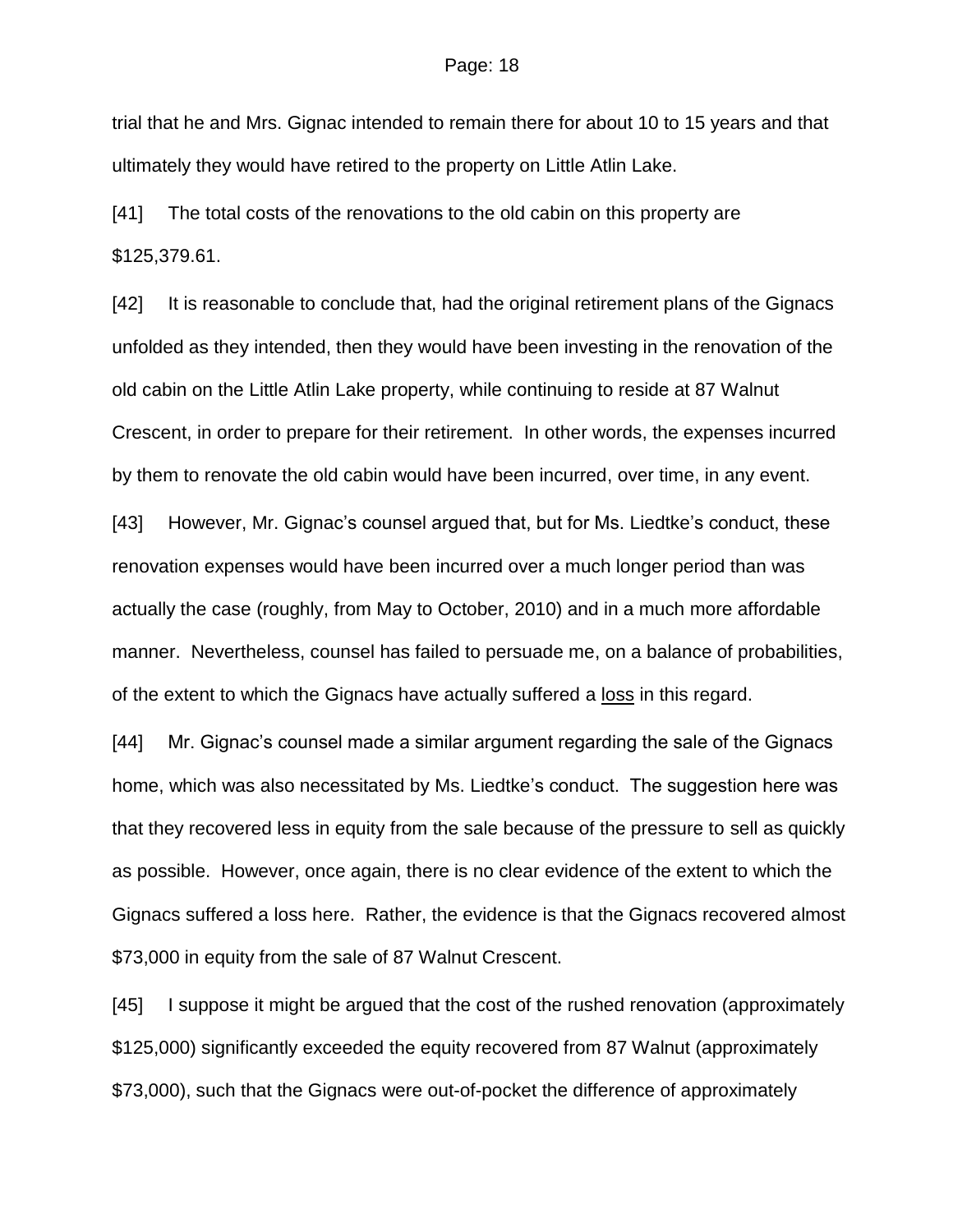\$52,000. However, the Gignacs had a choice here. They did not necessarily have to move immediately to the property on Little Atlin Lake. While I can appreciate Mr. Gignac's subjective desire to be as far away from Ms. Liedtke as possible, the City of Whitehorse is large enough that he could have relocated to another area of the city where he would have had less chance of being confronted by Ms. Liedtke. Further, should her harassment have elevated to a criminal level, he also had the option of applying to court for a peace bond.

[46] Mr. Gignac's counsel indicated in her final argument that she was seeking full recovery of all of the renovation expenses. When I raised the questions of causation and remoteness, counsel suggested that I could consider applying a 25% "negative contingency" and reducing the award by that amount from the total of approximately \$125,000. No authority was provided in support of that proposition.

[47] In the result, I am unable to accept that the renovation expenses are a legitimate form of special damages. First, there is a significant question of causation for these particular damages. Mr. Gignac has not persuaded me on a balance of probabilities that "but for" Ms. Liedtke's misconduct, he would not have incurred the renovation expenses in the longer term in any event. Second, Mr. Gignac now has a renovated and habitable cabin to show for his expenses. Thus, I am unable to see how he has suffered a loss by choosing to go that route. Third, even if it could be said that his expenses were caused by Ms. Liedtke's actions, in my view, they are too remote to be compensable as special damages. Finally, any reduction from the total using a negative contingency approach would be purely arbitrary and discordant with the general principle that special damages are compensable as actual out-of-pocket expenses incurred by the victim.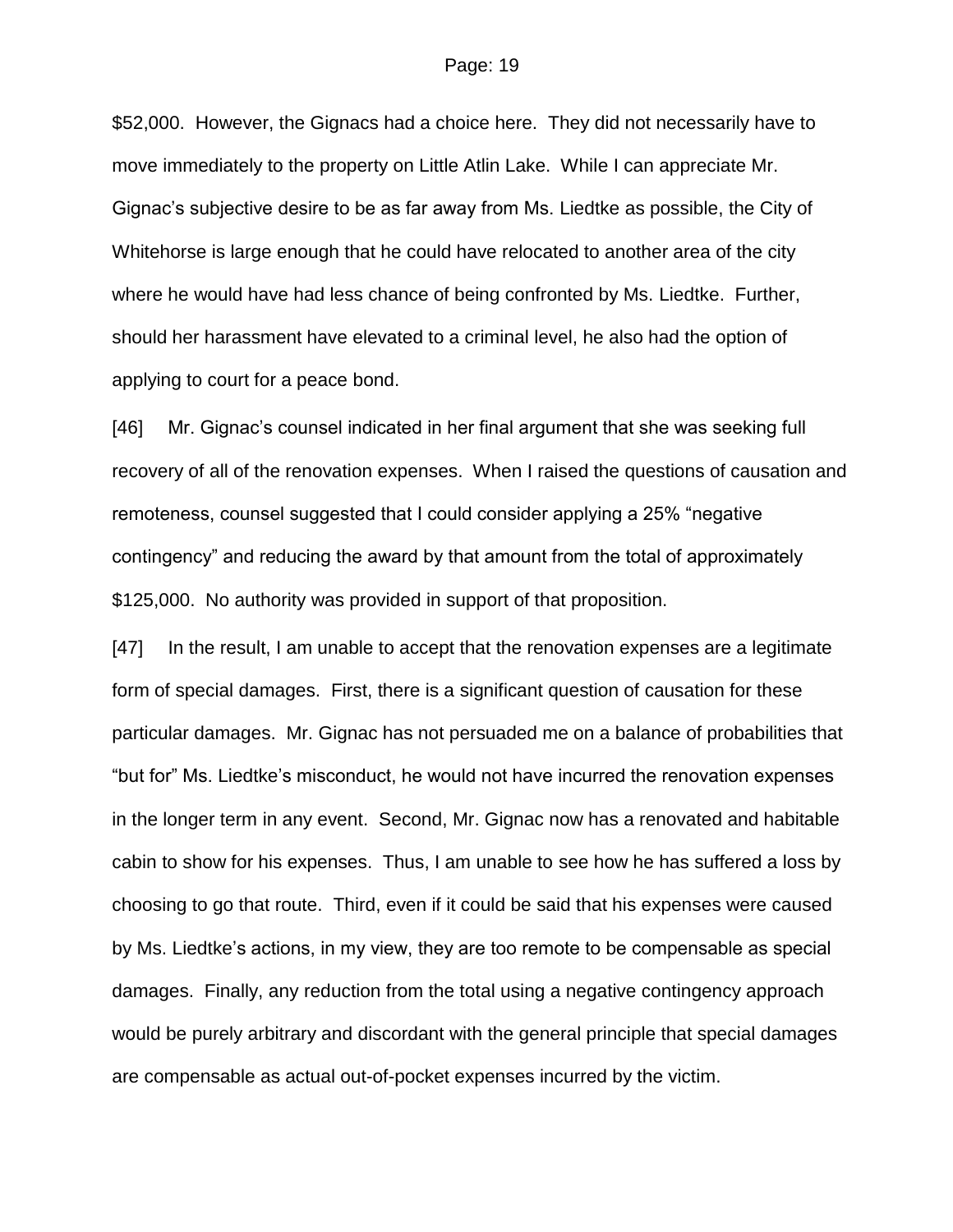[48] I similarly conclude that the claim to be compensated for rental expenses paid for Mr. Gignac's daughter is not supportable. Had the Gignacs chosen to live elsewhere in Whitehorse, rather than moving out to the Little Atlin Lake property, which I find they could reasonably have done, then these expenses would not have been incurred. Accordingly, Mr. Gignac has failed to persuade me that the expenses were caused by Ms. Liedtke's misconduct. Further, even if a causation argument could be made, these expenses are too remote to constitute legitimate special damages.

[49] On the other hand, the conveyancing fees incurred by the Gignacs on the sale of 87 Walnut Crescent (\$704.55) are legitimate special damages. Similarly, relying upon the authority of *Fitzpatrick*, I will also award the real estate commission paid by the Gignacs on the sale (\$13,650) as special damages. It is arguable here that, but for Ms. Liedtke's misconduct, including her campaign of harassment, the Gignacs would not have been pressured to sell their home, even if they had chosen to move to another area within the City of Whitehorse. Further, had the Gignacs not been subjected to such pressure, they may well have been able to arrange a private sale of the home where a realtor's commission would not have been charged. Lastly, it was reasonably foreseeable by Ms. Liedtke that her harassment might cause the Gignacs to move.

### *Costs*

[50] Mr. Gignac's counsel wrote a letter to Ms. Liedtke's counsel on July 9, 2012 offering to settle this matter by both parties agreeing to discontinue their respective actions and bearing their respective costs.

[51] Rule 39(27)(b) of the *Rules of Court* provides: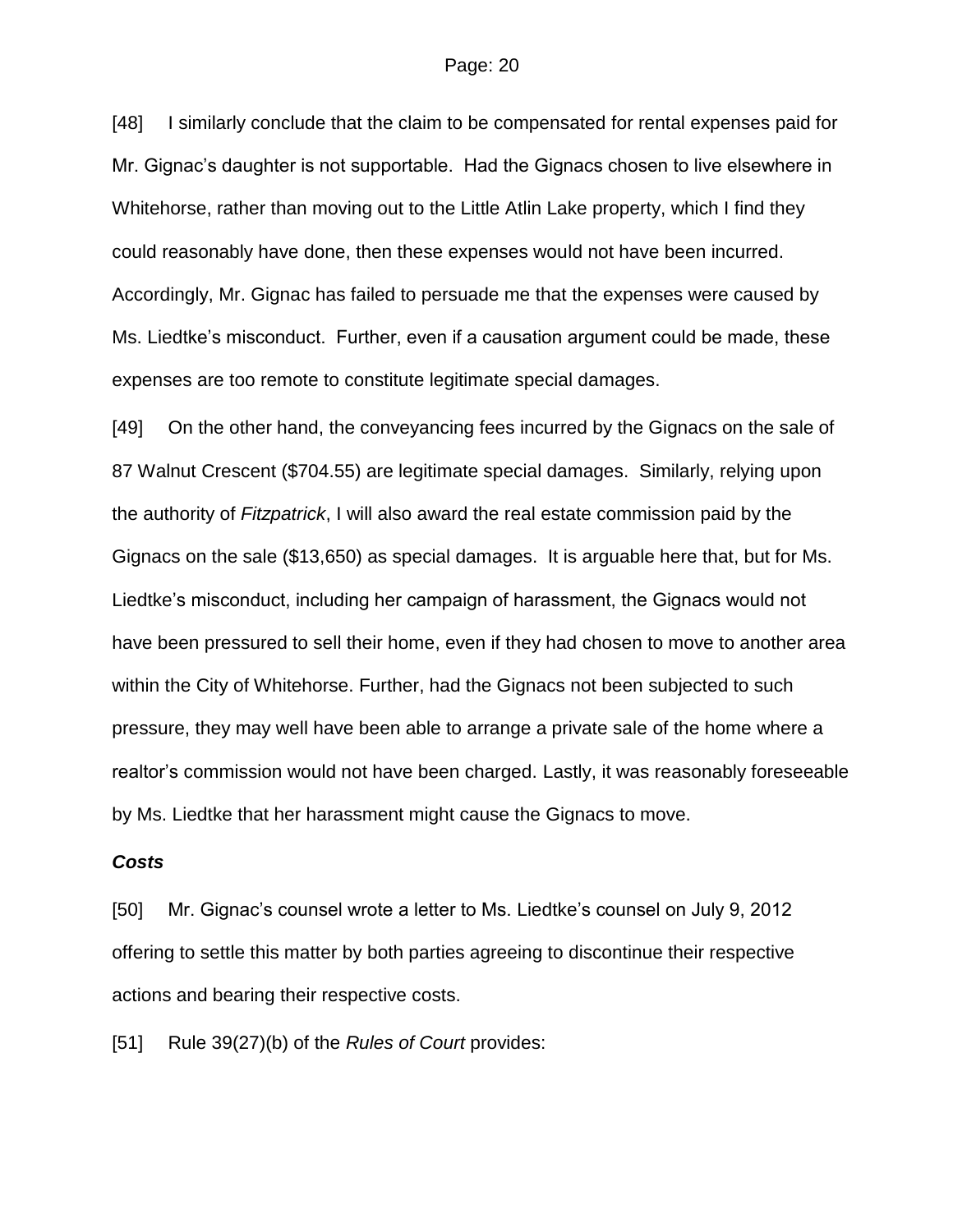If the defendant has made an offer to settle a claim for nonmonetary relief and the offer has not expired or been withdrawn or been accepted,

…

(b) if the plaintiff's claim is dismissed, the defendant is entitled to costs assessed to the date the offer was delivered and to double costs assessed from that date.

This sub-rule applies to the case at bar. Ms. Liedtke was the original plaintiff and her claim was dismissed. Accordingly, Mr. Gignac, as the original defendant, is entitled to double costs from the date of delivery of the above letter, which I assume to be the same day as which it was written, i.e. July 9, 2012.

[52] Pursuant to Rule 60(9), "...costs of and incidental to a proceeding shall follow the event unless the court otherwise orders." In this case, because the questions of liability and damages were determined in separate phases of the trial, it may be necessary to clarify that the term "event" in this sub-rule means the totality of the proceedings in determining both liability and damages: *Alers-Hankey v Solomon*, 2005 BCSC 514, at para. 18. Here, Mr. Gignac was successful in both phases of the trial.

[53] Ms. Liedtke has indicated in general terms in this phase of the trial that she is now impecunious. However, she relayed that information in the context of a submission that any award of damages in favour of Mr. Gignac will be unenforceable for the foreseeable future. Ms. Liedtke did not argue that this should be a factor in my decision about costs. In any event, financial hardship is not a basis for departing from the usual rule with respect to costs, i.e. that they follow the event: *Robinson v Lakner*, [1998] BCJ 1047 (BCCA).